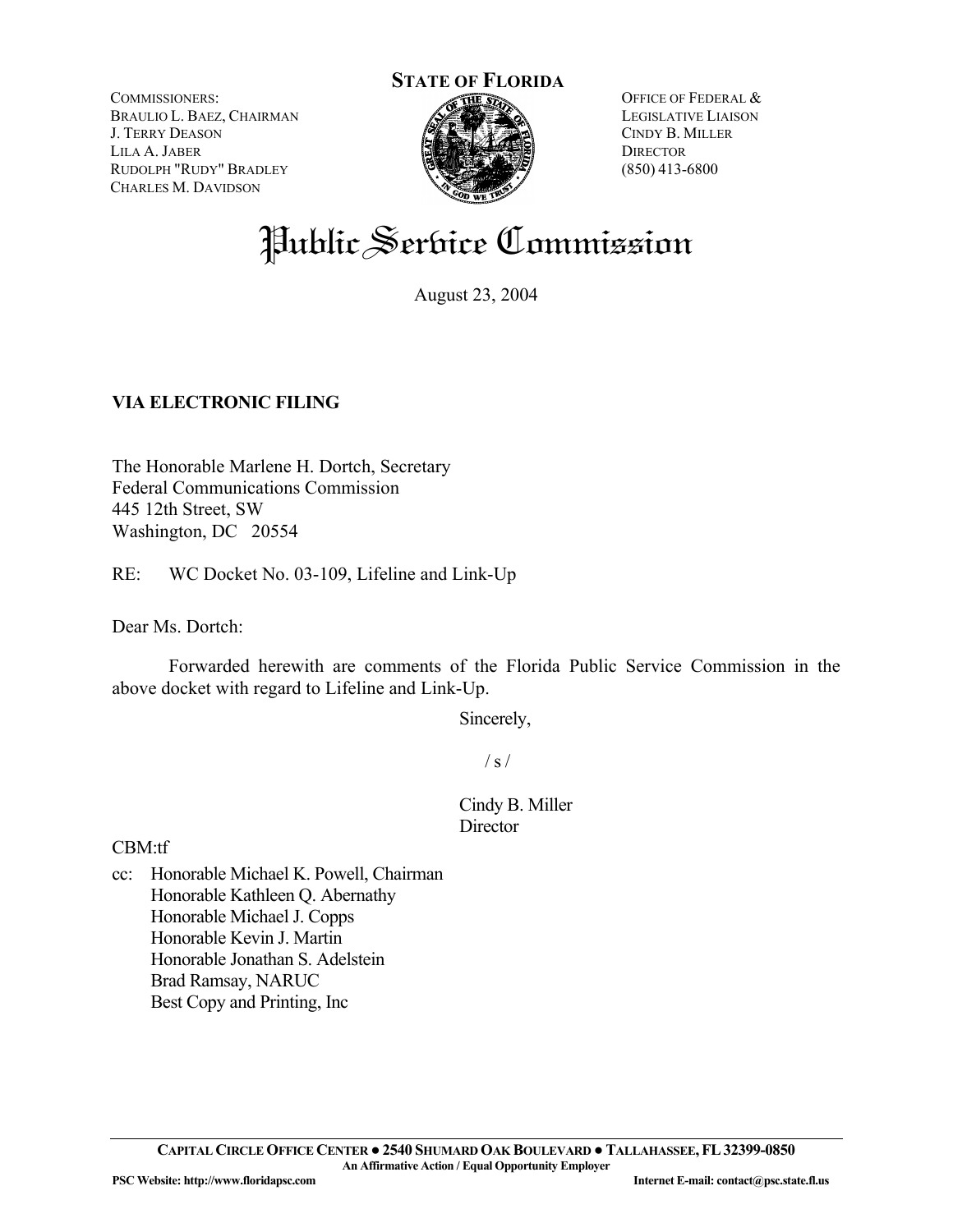### **Before the Federal Communications Commission Washington, D.C. 20554**

) ) ) ) )

In the Matter of

Lifeline and Link-Up

WC Docket No. 03-109

# **COMMENTS OF THE FLORIDA PUBLIC SERVICE COMMISSION IN RESPONSE TO THE FEDERAL COMMUNICATIONS COMMISSION'S FURTHER NOTICE OF PROPOSED RULEMAKING REGARDING LIFELINE AND LINK-UP**

CHAIRMAN BRAULIO L. BAEZ COMMISSIONER J. TERRY DEASON COMMISSIONER LILA A. JABER COMMISSIONER RUDOLPH "RUDY" BRADLEY COMMISSIONER CHARLES M. DAVIDSON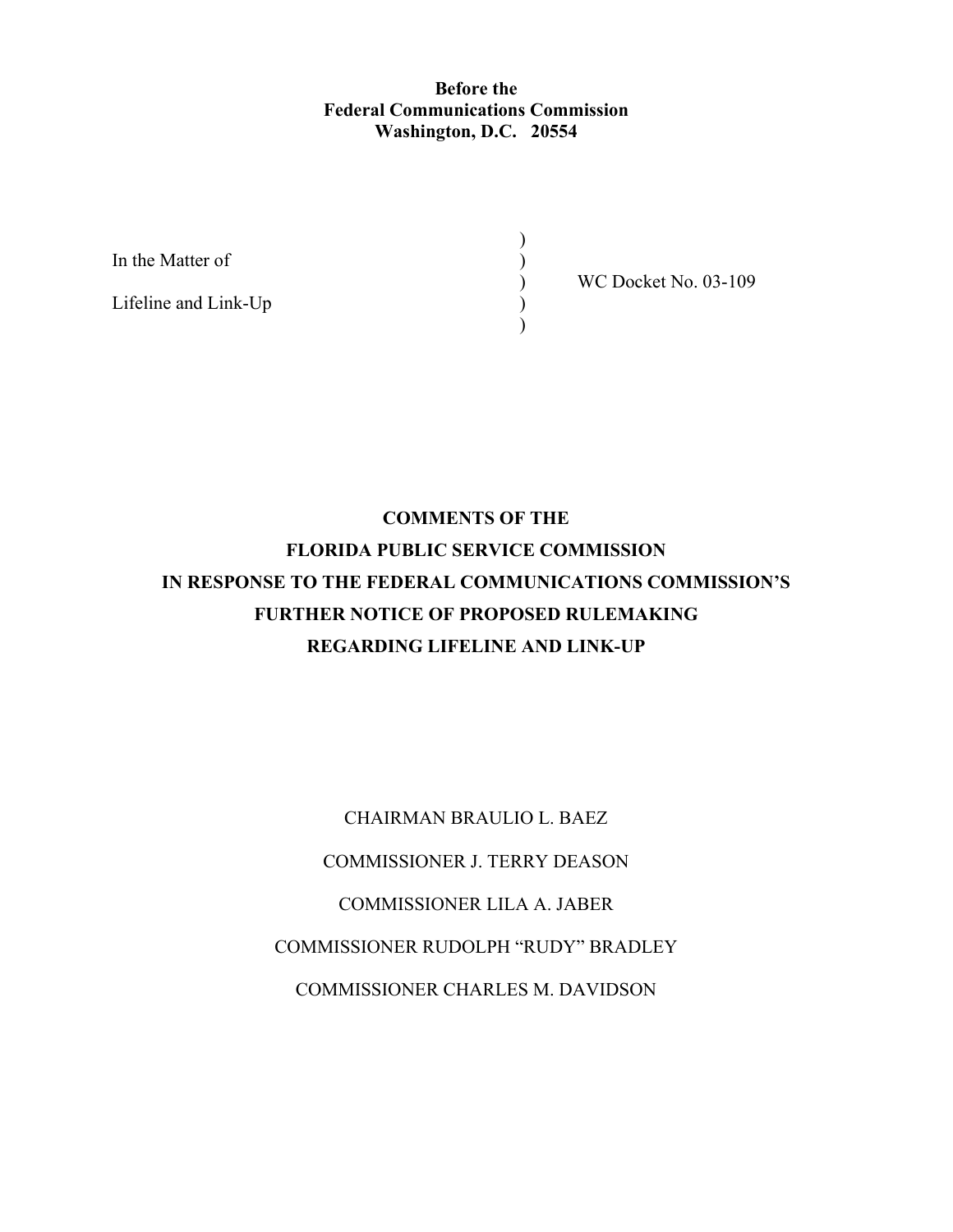#### **Introduction**

 The Florida Public Service Commission (FPSC) submits these comments in response to the Further Notice of Proposed Rulemaking (Notice) released on April 29, 2004. In this Notice (FCC 04-87), the Federal Communications Commission (FCC) seeks comment (a) on whether the income-based criterion in the federal default eligibility criteria should be increased to 150% of the Federal Poverty Guidelines (FPG) to make telephone service affordable to more lowincome individuals and families and (b) on whether adoption of rules governing the advertisement of Lifeline and Link-Up would strengthen the programs. We oppose the adoption of the 150% income-based eligibility criterion at this time. We reiterate our support for greater outreach.

#### **Premature to adopt 150%**

 The FPSC believes it is premature to expand the criterion beyond 135%. The FCC, in its April 29, 2004, Order, explains that adopting a 135% standard represents a reasonable and cautious approach, while exploring further whether to adopt a 150% income standard.<sup>1</sup> The 135% standard has been in effect less than two months. Sufficient time for evaluating the effectiveness of the 135% standard has not passed.

#### **Impact on the Universal Service Fund**

1

Caution should be exercised before drastically increasing the eligibility standard.  $2$  The sustainability of the Universal Service Fund could be adversely affected. The overall program has been criticized for inequities, as well as its susceptibility to fraud. Adopting a 150% standard ignores the more fundamental issue that, even within the existing standard, subscribership is

<sup>&</sup>lt;sup>1</sup> Report and Order and Further Notice of Proposed Rulemaking, WC Docket 03-109, In the Matter of Lifeline and Link-Up, Release No. FCC 04-87, (April 29, 2004.), Page 10, Paragraph 12.<br><sup>2</sup> The FPSC notes that telephone penetration is high. The August 2004 FCC Telephone Penetration Report states

that the overall nationwide penetration rate in March 2004 was at 94.2%.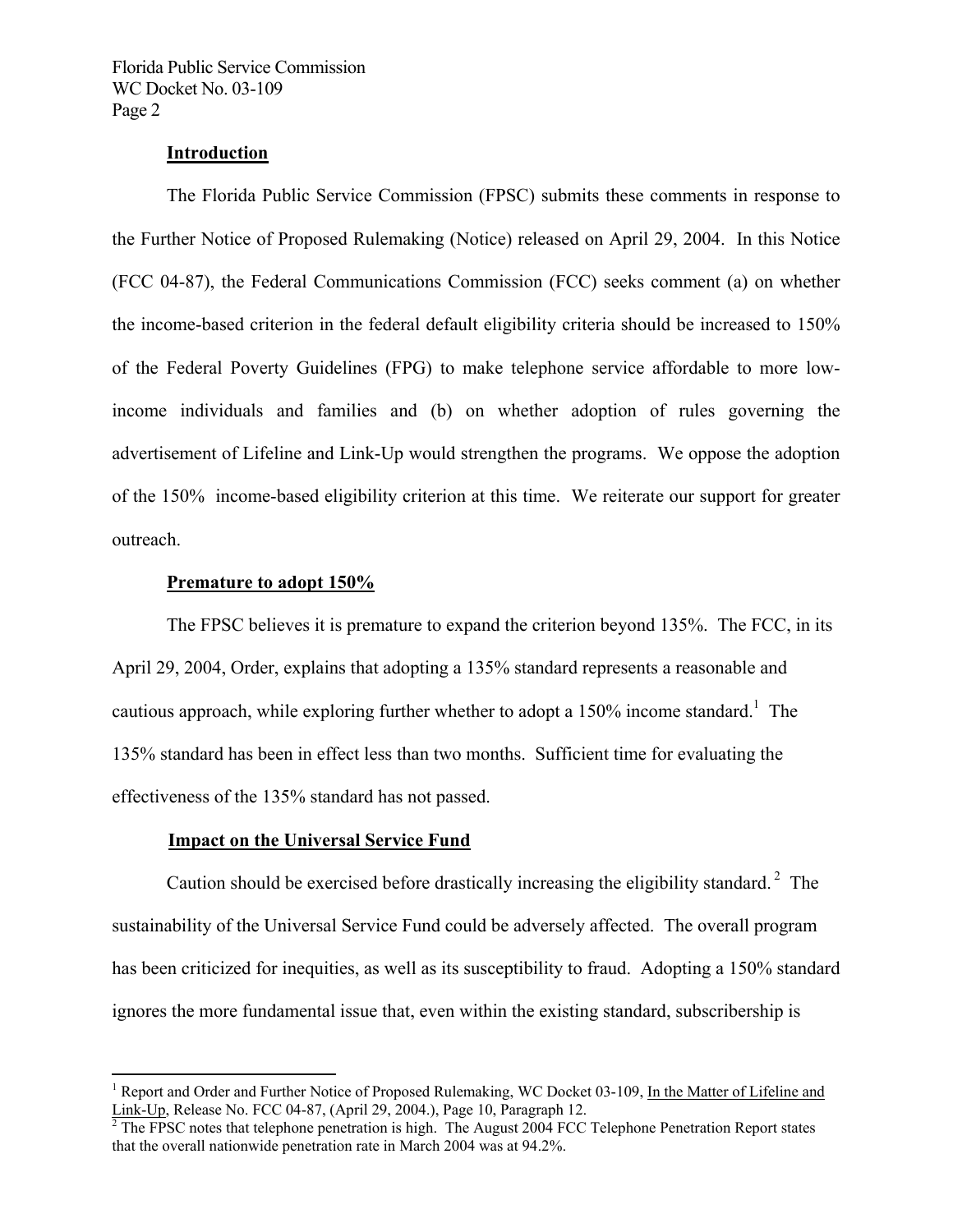extremely low. We are of the opinion that efforts to increase subscribership within the existing standard should occur prior to any discussion of increasing the eligibility standard itself.

#### **Program inequities exist**

 Data indicate that only a handful of states have participation of more than 50% of eligible households. Only California (at 131.9%), Colorado (at 64.9%), Maine (at 66.5%), North Dakota (at 51%), and Rhode Island (at 59.1%) are above the 50% mark. The vast majority of states are in a similar situation to Florida (13.5% participation rate), with some states having even lower participation rates: Alabama (at 8.5%), Arkansas (at 4.1%), Louisiana (at 7.4%), Maryland (at 7%), Mississippi (at 6.9%), South Carolina (at 7.5%), Virginia (at 6.6%), West Virginia (at 3.3%), and Wyoming (at  $7.2\%$ ).<sup>3</sup> Thus, this program, at current participation rates, is providing a true net benefit to only a few states. Increasing eligibility to 150% of the FPG could exacerbate the inequities across states. We note that the Federal-State Joint Board on Universal Service (Joint Board) expressed concern and recommended that the FCC seek more information regarding these different levels of participation.<sup>4</sup>

#### **Outreach**

 $\overline{a}$ 

 The FPSC continues to believe that more vigorous outreach efforts will increase Lifeline and Link-Up participation in states that have experienced relatively low take rates thus far. The Joint Board noted that its analysis revealed "that significant differences in low income telephone penetration exist over time and among the states." While acknowledging that the program has been successful in some states, the Joint Board stated that "Lifeline/Link-Up continues to serve only a small portion of the low income households in this country. Lifeline/Link-Up take rates

<sup>&</sup>lt;sup>3</sup> Report and Order and Further Notice of Proposed Rulemaking, WC Docket 03-109, In the Matter of Lifeline and Link-Up, Release No. FCC 04-87, (April 29, 2004), Page K-34, Table 1.A.<br><sup>4</sup> Federal-State Joint Board on Universal Service Recommended Decision, Release No. FCC 03J-2, (April 2, 2003),

Page 5, Paragraph 6.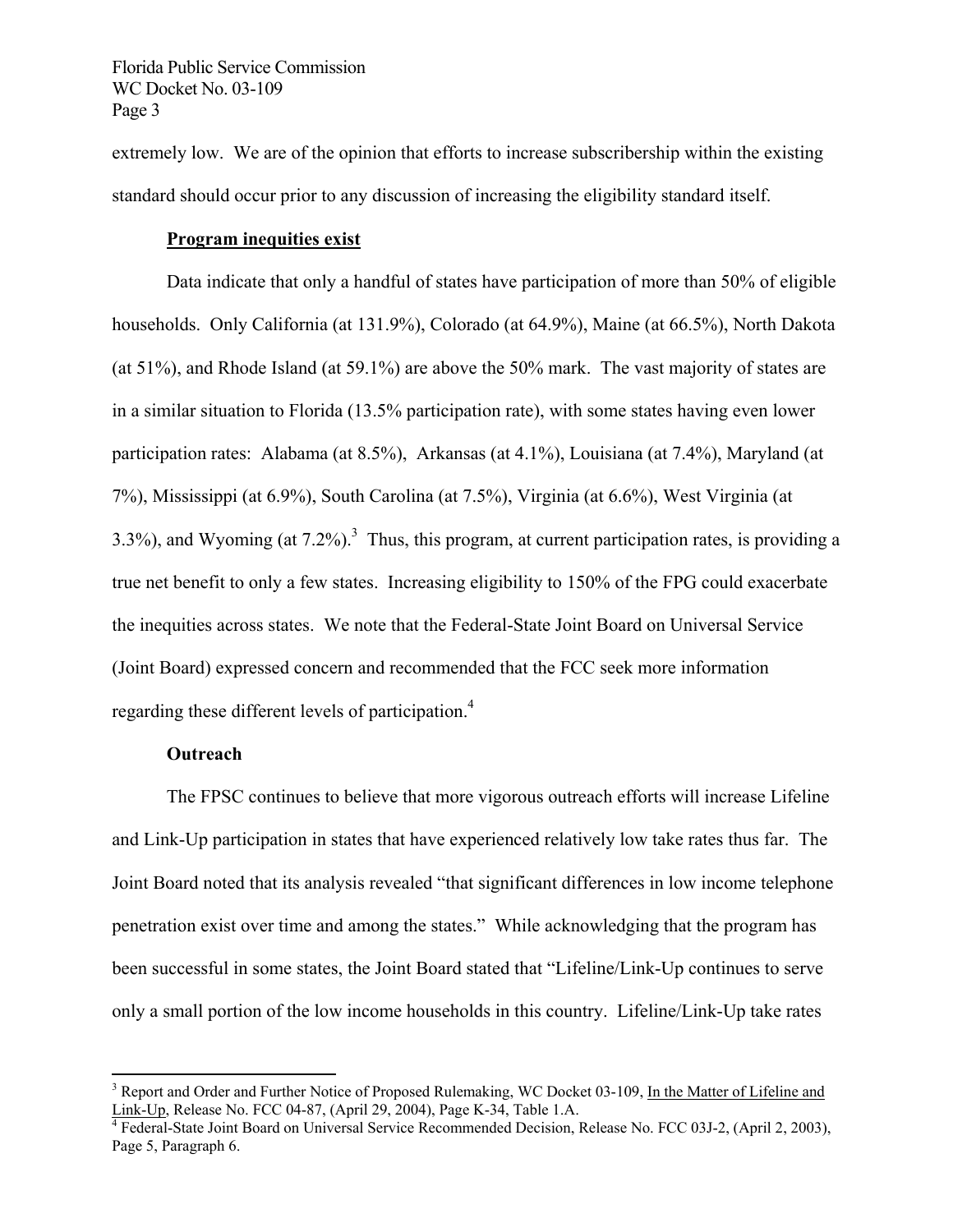have been highest in states that provide matching funds and engage in proactive targeted efforts such as automatic enrollment, aggressive outreach and intrastate multi-agency cooperation."

 The Joint Board recommended the FCC provide outreach guidelines to states and carriers. The guidelines would provide states and carriers with examples of how to reach those likely to qualify, but would still allow states and carriers to retain authority to determine the most appropriate outreach mechanisms for their consumers. The Joint Board recommended the following guidelines: (1) states and carriers should utilize outreach materials and methods designed to reach households that do not currently have telephone service; (2) states and carriers should develop outreach advertising that can be read or accessed by any sizeable non-English speaking populations within the carrier's service area; and (3) states and carriers should coordinate their outreach efforts with governmental agencies/tribes that administer any of the relevant government assistance programs.

#### **Lifeline Outreach in Florida**

 The FPSC continues to make Lifeline and Link-Up outreach a priority and pursues multiple avenues to disseminate information. The FPSC's Lifeline and Link-Up consumer outreach program began in 1995 following establishment of the Lifeline and Link-Up programs by the Florida Legislature. The focus of the outreach program has been, and continues to be, making consumers aware of the program by getting Lifeline and Link-Up material into the hands of those agencies, organizations, and individuals most likely to come into contact with citizens who qualify for the programs. The FPSC publishes a variety of educational materials, including brochures and posters in English, Spanish, and Haitian Creole.

 The FPSC has worked closely with the Florida Department of Children and Families (DCF) on various projects to promote Lifeline and Link-Up, and in 2003, implemented the DCF Lifeline Program. The DCF has modified its procedures so that information about the Lifeline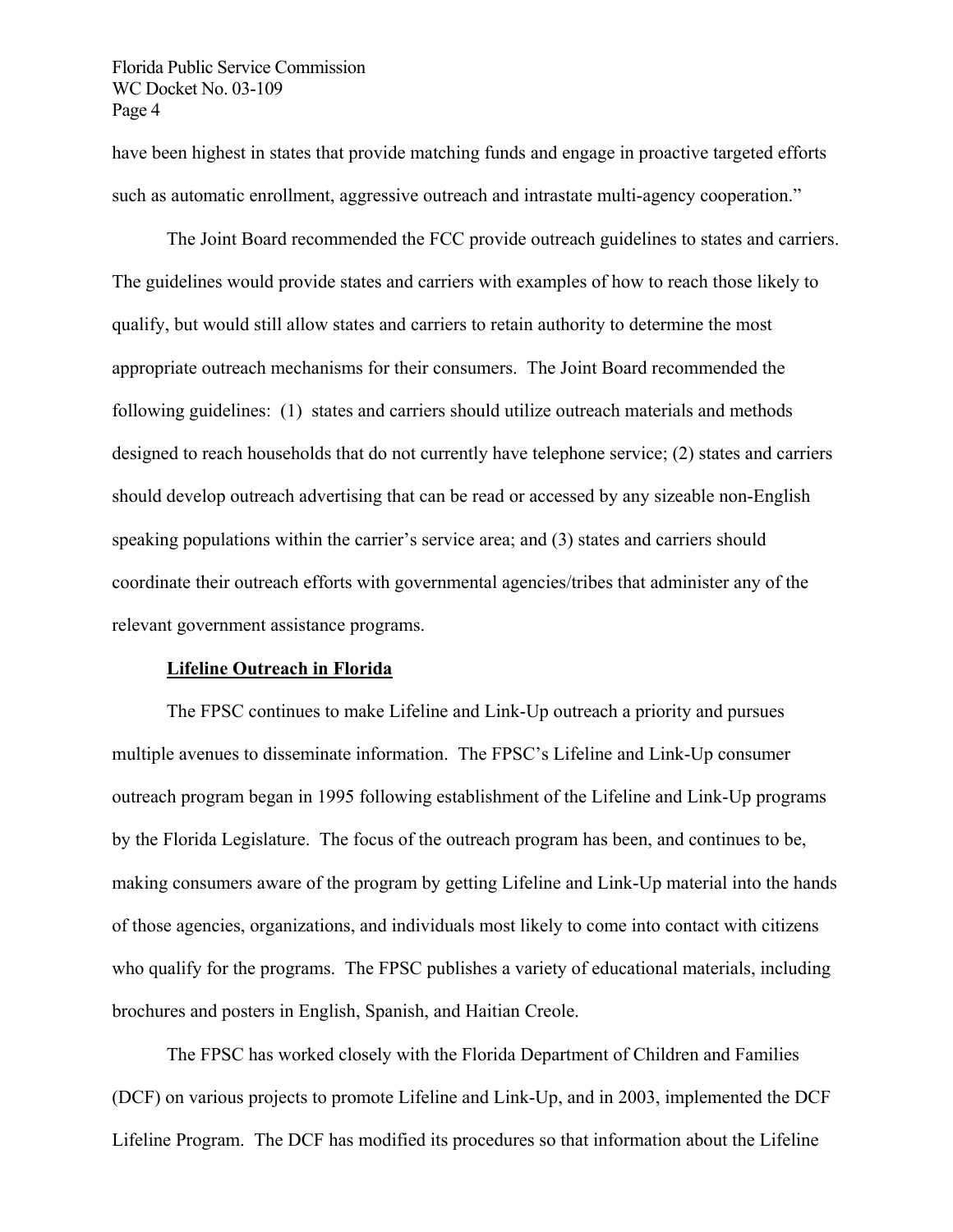and Link-Up Florida programs is provided during client interviews and on client eligibility notices. As part of its regular procedures, the DCF provides an eligibility notice to all clients who are determined to be eligible for Medicaid, Food Stamps, or Temporary Assistance for Needy Families. The eligibility notice now includes specific language to inform clients that they are also eligible for Lifeline and Link-Up. The local exchange telecommunications companies (LEC) accept the DCF notice as proof of eligibility for Lifeline and Link-Up.

 Further, in May of 2003, the Tele-Competition Innovation and Infrastructure Enhancement Act of 2003 was enacted. The law requires that each state agency providing benefits to persons eligible for Lifeline shall, in cooperation with the FPSC, the DCF, and LECs providing Lifeline service, develop procedures to promote participation in Lifeline and Link-Up.

 As a result, in July 2003, the FPSC initiated a joint Lifeline and Link-up project with other state and federal agencies, organizations, and LECs to implement the new statutory requirements. The project participants include the AARP, Agency for Workforce Innovation, Agency for Health Care Administration (AHCA), Department of Children and Families (DCF), Florida Department of Community Affairs, Florida Department of Elder Affairs, Florida Office of the Public Counsel, Federal Social Security Administration-Tallahassee District, Workforce Florida, Inc. (WFI), and a number of Florida's LECs. New procedures currently being implemented include dissemination of Lifeline and Link-Up educational materials to all of Florida's nursing homes through AHCA's Long Term Care Monitoring Program, and to more than 200 One-Stop Career Centers through WFI's 24 regional workforce boards. The FPSC continues to work with the project participants to implement the new procedures and to develop additional procedures to increase awareness of Lifeline and Link-Up.